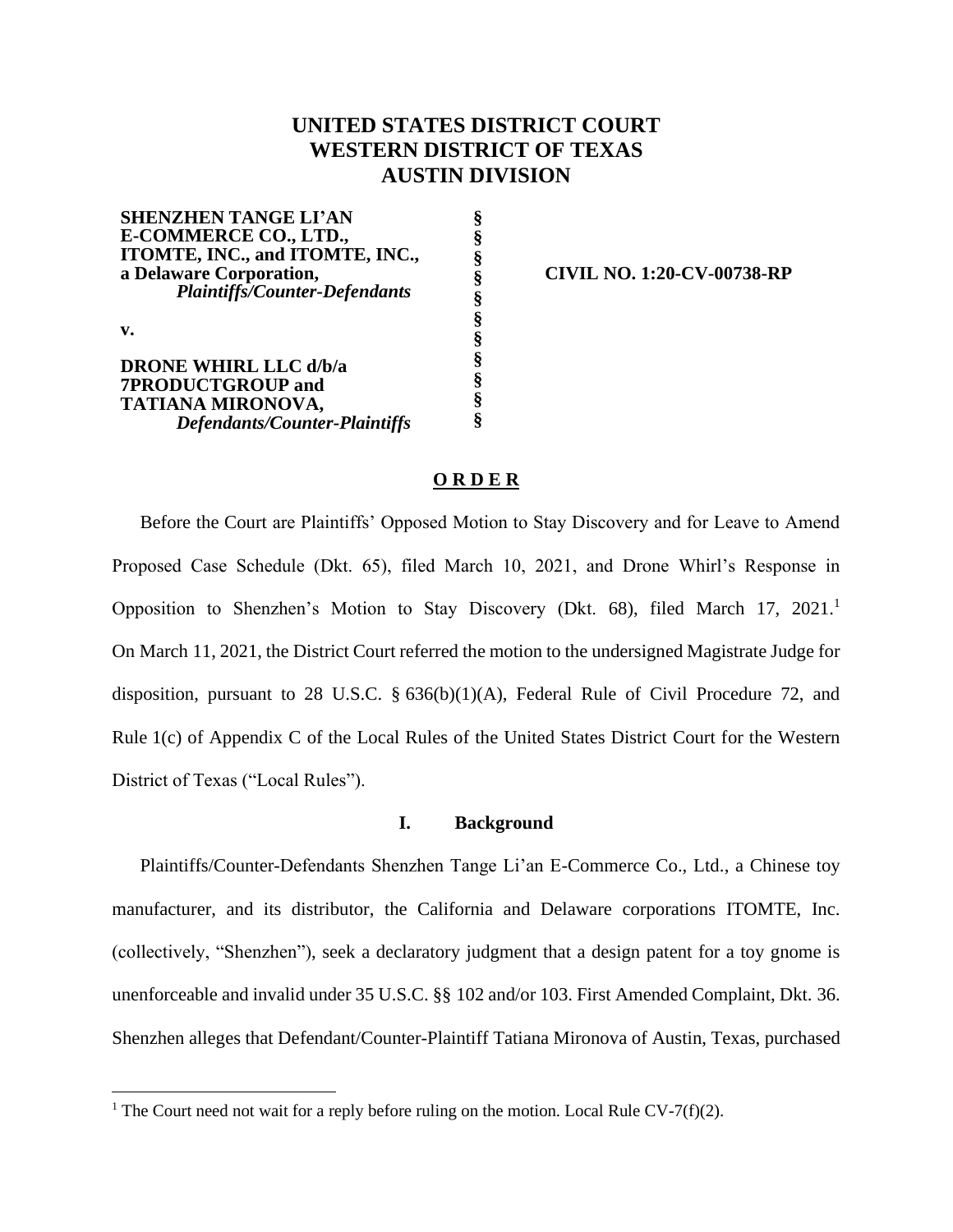its stuffed gnome toys, then switched manufacturers and obtained a patent for an identical ornamental design without authorization. In addition to its patent claims, Shenzhen asserts claims for unfair competition, tortious interference with existing business relationships, fraud, and business disparagement under Texas law.

In their counterclaims, Defendant/Counter-Plaintiffs Mironova and Drone Whirl, LLC d/b/a 7ProductGroup (collectively, "Drone Whirl") allege that Shenzhen retaliated after Drone Whirl stopped buying gnome dolls from Shenzhen by interfering with Drone Whirl's business on Amazon.com. Among other allegations, Drone Whirl claims that Shenzhen placed orders without paying for them to "lock up" Drone Whirl's gnome inventory and bribed Shenzhen's customers to submit bad reviews of Drone Whirl's products. Dkt. 33 ¶¶ 100, 103. Drone Whirl asserts counterclaims against Shenzhen for unfair competition under the Lanham Act, 15 U.S.C. § 1125, as well as Texas common-law claims of fraud, breach of contract, business disparagement, and tortious interference with existing and prospective business relations.

Shenzhen now asks the Court to stay fact discovery pending ruling on its pending motions:

- for partial judgment on the pleadings on Shenzhen's claim for declaratory judgment of invalidity of Mironova's design patent, pursuant to FED. R. CIV. P. 12(c) (Dkt. 42);
- to dismiss defendants' state law counterclaims for lack of jurisdiction, pursuant to FED. R. CIV. P. 12(h)(3) (Dkt. 47); and
- to dismiss defendants' Lanham Act counterclaim for failure to state a claim on which relief can be granted, pursuant to FED. R. CIV. P. 12(c) (Dkt. 51).

Drone Whirl opposes a stay, arguing that even if all three of Shenzhen's motions are granted, the parties still must conduct discovery on their remaining claims and affirmative defenses. Drone Whirl further contends that Shenzhen's patent motion can be resolved without a stay because it does not oppose Shenzhen's request for a declaration that the claims of the design patent are invalid. Finally, Drone Whirl asserts that Shenzhen's motions to dismiss lack merit.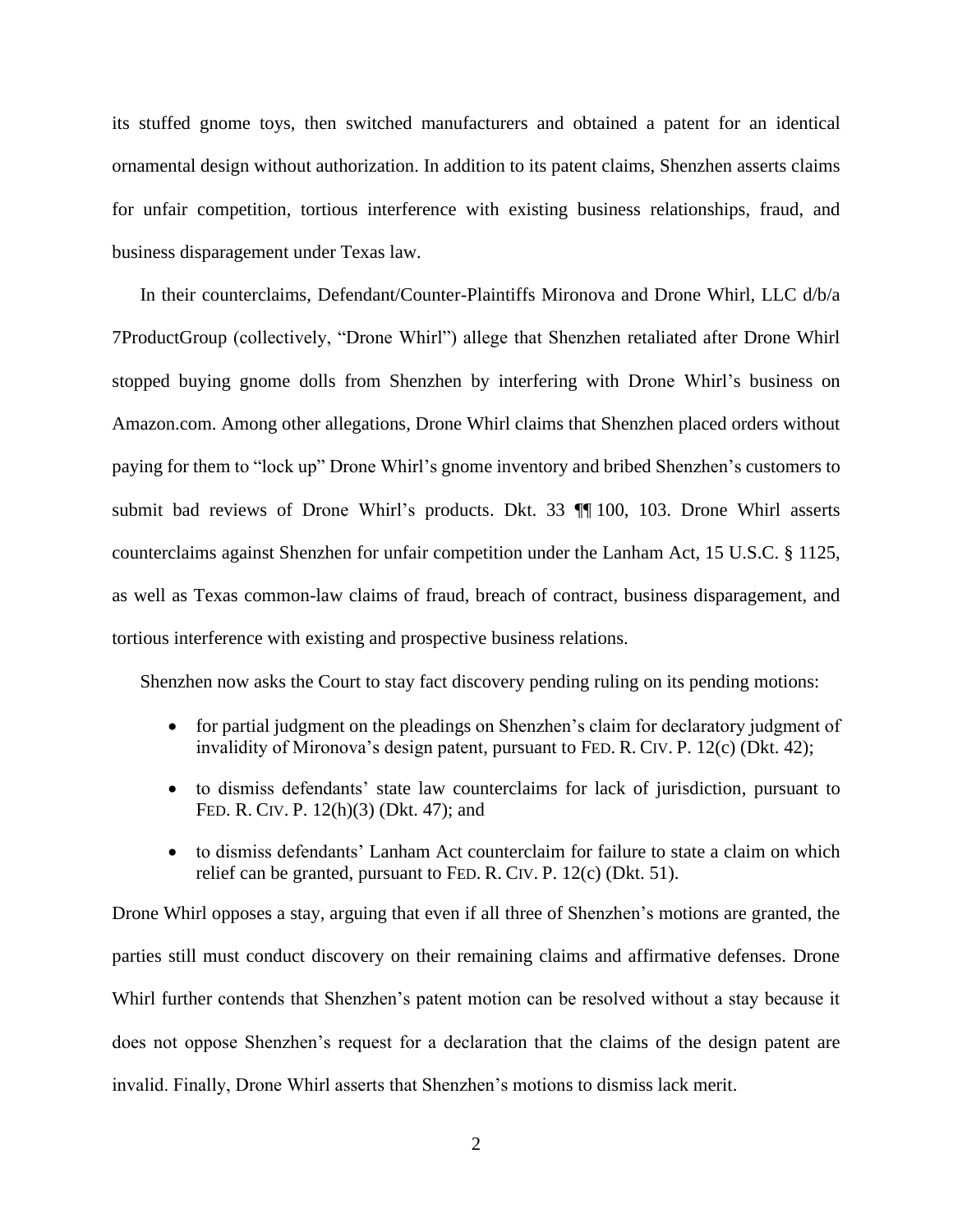### **II. Legal Standards and Analysis**

"A trial court has broad discretion and inherent power to stay discovery until preliminary questions that may dispose of the case are determined." *Petrus v. Bowen*[, 833 F.2d 581, 583](https://1.next.westlaw.com/Link/Document/FullText?findType=Y&serNum=1987145594&pubNum=0000350&originatingDoc=Ic1856e50e38a11e987aed0112aae066d&refType=RP&fi=co_pp_sp_350_583&originationContext=document&transitionType=DocumentItem&contextData=(sc.Keycite)#co_pp_sp_350_583)  (5th [Cir. 1987\)](https://1.next.westlaw.com/Link/Document/FullText?findType=Y&serNum=1987145594&pubNum=0000350&originatingDoc=Ic1856e50e38a11e987aed0112aae066d&refType=RP&fi=co_pp_sp_350_583&originationContext=document&transitionType=DocumentItem&contextData=(sc.Keycite)#co_pp_sp_350_583). Rule 26(c) of the Federal Rules of Civil Procedure allows the court to issue a protective order on a showing of good cause "to protect a party or person from annoyance, embarrassment, oppression, or undue burden or expense." Under Rule 26(c)'s "good cause" requirement, the party seeking a protective order has the burden "to show the necessity of its issuance, which contemplates a particular and specific demonstration of fact as distinguished from stereotyped and conclusory statements." *In re Terra Int'l, Inc.*, 134 F.3d 302, 306 (5th Cir. 1998) (quoting *United States v. Garrett*, 571 F.2d 1323, 1326 n.3 (5th Cir. 1978)). To determine whether a stay is appropriate, a court must balance the harm produced by the delay in discovery against the possibility that a motion will be granted and eliminate the need for such discovery entirely. *Bickford v. Boerne Indep. Sch. Dist.*, No. 5:15-CV-DAE, 1142016 WL 1430063, at \*1 (W.D. Tex. Apr. 8, 2016).

Shenzhen has failed to show good cause to stay discovery. The Court agrees with Drone Whirl that even a grant of all three of Shenzhen's pending motions to dismiss and for partial judgment would not preclude the need for discovery on the remaining claims and defenses. Shenzhen argues that it will be prejudiced if it must "expend more time and resources proving up (unopposed) invalidity and unenforceability" of the design patent. Dkt. 65 at 10. Although a declaration that the claims of Mironova's design patent are invalid would obviate the need for discovery on that patent, it is unclear why the parties would pursue discovery on the patent because Drone Whirl does not oppose a declaration of invalidity.